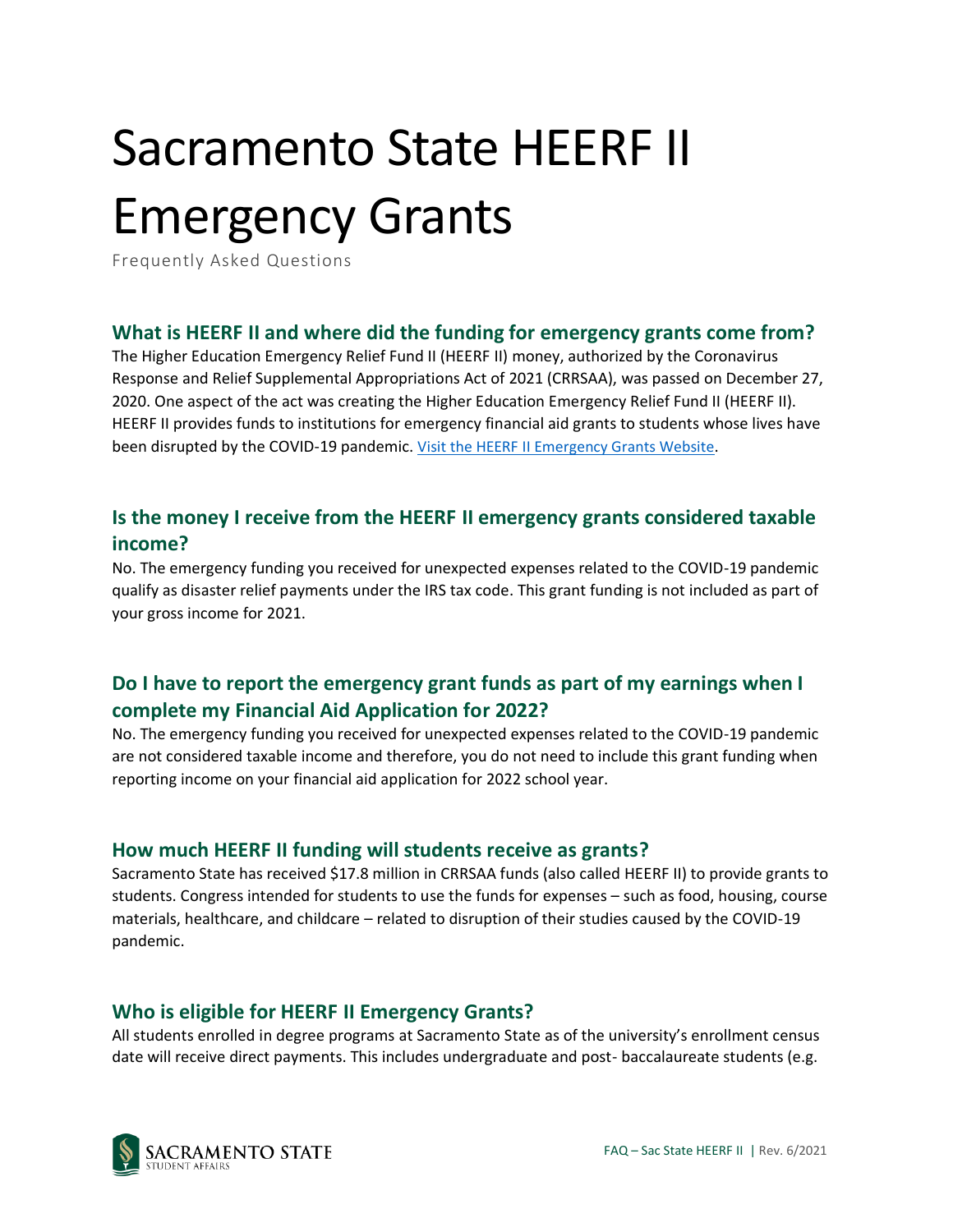graduate or credential). *Note: HEERF II emergency grants are when the federal government provides funding to college and universities. This is not an ongoing federal aid program.*

#### **How much will students receive in HEERF II Emergency Grants?**

The funds were received in Spring 21 semester. Sacramento State will be allocating HEERF II funds in alignment with guidance from Congress and the Department of Education. We have worked to ensure that all students will receive relief. Students who have a high financial need as determined by their

Expected Family Contribution (EFC) from their FAFSA at the level which is considered "Pell Grant Eligible" (regardless of whether they received a Pell Grant) will receive the highest amount.

The CRRSAA funds will be allocated to all students in the following manner:

- 1. Pell Eligible EFC and Enrolled in 7 or more units will receive \$850
- 2. Pell Eligible EFC and Enrolled in 6 or less units receive \$700
- 3. No FAFSA or Non-Pell EFC and Enrolled in 7 or more units receive \$750
- 4. No FAFSA or Non-Pell EFC and Enrolled in 6 or less units receive \$600

## **Can I still apply for a COVID-19 Supplemental Emergency Grant even I received one of the HEERF II grants?**

Yes. Sacramento State also has set aside an additional \$1.5 million of the University's share of HEERF and CRRSAA funds and will be allocating it as Supplemental Grants for students in financial crisis.

#### **How can I apply for a COVID-19 Supplemental Emergency Grant?**

Complete the application and we will help determine which source of funding you may be eligible to receive[. Supplemental Grant Application Information.](https://www.csus.edu/student-affairs/emergency-student-information/heerf-emergency-grants.html#covid-19-student-relief-aid-student-emergency-fund)

#### **How much can I get from the Supplemental Grant application?**

Students have varying needs at this time. The supplemental grant funding is designed to "supplement" and is not guaranteed to cover all your costs.

#### **I applied for and received supplemental funds in the fall, can I apply again?**

Yes, you can apply for supplemental funds for spring 2021 semester even if you applied and received funds in the fall semester.

#### **When will I know if my request for supplemental funding has been approved?**

Processing times may vary depending on the volume of applications. Student will receive an email notification when the request is approved. Students will also see the approved supplemental funding amount by checking their account Inquiry link on the Student. It may take up to 2 weeks for an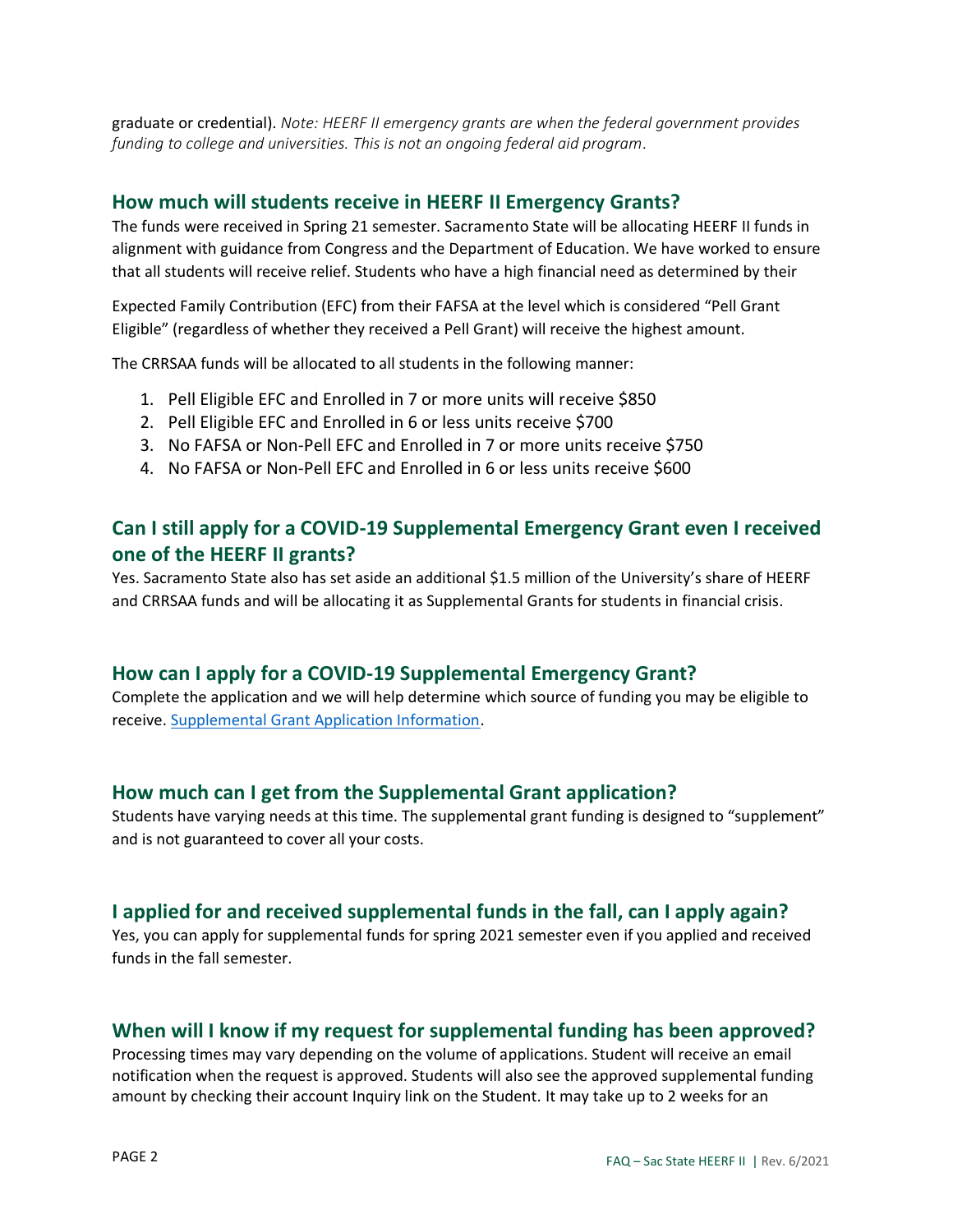application to be approved, submitting applications without documentation may cause delay in processing time. If you have submitted an application please monitor your email for communication from the CARES office

## **How will I receive my CRRSAA and HEERF II funding?**

Students will automatically receive their grant via eRefund or a mailed check. If students are not signed up for eRefund, it is essential that students have updated their directory information in their Student Center. Printed checks will be sent to the address listed there. The quickest way for students to receive their grant is via eRefund (direct deposit).

## **How do I sign up for eRefund?**

Information about how to access eRefund can be found on the [Campus Bursar's Office web page.](https://www.csus.edu/administration-business-affairs/bursar/) Students who have a balance due or a hold on their account will still receive a full grant. Students are not required to use their grant to pay down their balance or resolve any holds. However, these funds can be used to pay a university balance (e.g. tuition, fees or other charges).

## **How can I help protect my account information from fraud or internet scams?**

The most important action you can take right now is to sign up for [Two-Step Verification with Duo](http://csus.edu/duo). You can learn more and enroll online at csus.edu/duo. It's free, easy, and provides an additional layer of security to protect your confidential information (e.g., bank account numbers).

## **How can I use the money?**

The grant should be used for academically related expenses incurred due to COVID-19. Some examples include expenses related to food, housing, course materials, technology, healthcare, and childcare.

## **I have not applied for FAFSA. Is it too late?**

You do not need to complete the FAFSA to receive the direct disbursement of the HEERF II Emergency Grants. While completing the FAFSA now will not affect your HEERF II Emergency Grant disbursement, it may help you become eligible for other types of financial aid. Completing the FAFSA will allow students to be considered for many kinds of financial aid.

## **Who do I contact if I have questions?**

- For basic questions about your eligibility for HEERF II Emergency Grants emai[l SA-VP@csus.edu](mailto:SA-VP@csus.edu).
- For questions about the disbursement itself, email [bursar@csus.edu.](mailto:bursar@csus.edu)
- For questions about the status of your supplemental grant application, email [caresgrant@csus.edu.](mailto:caresgrant@csus.edu)